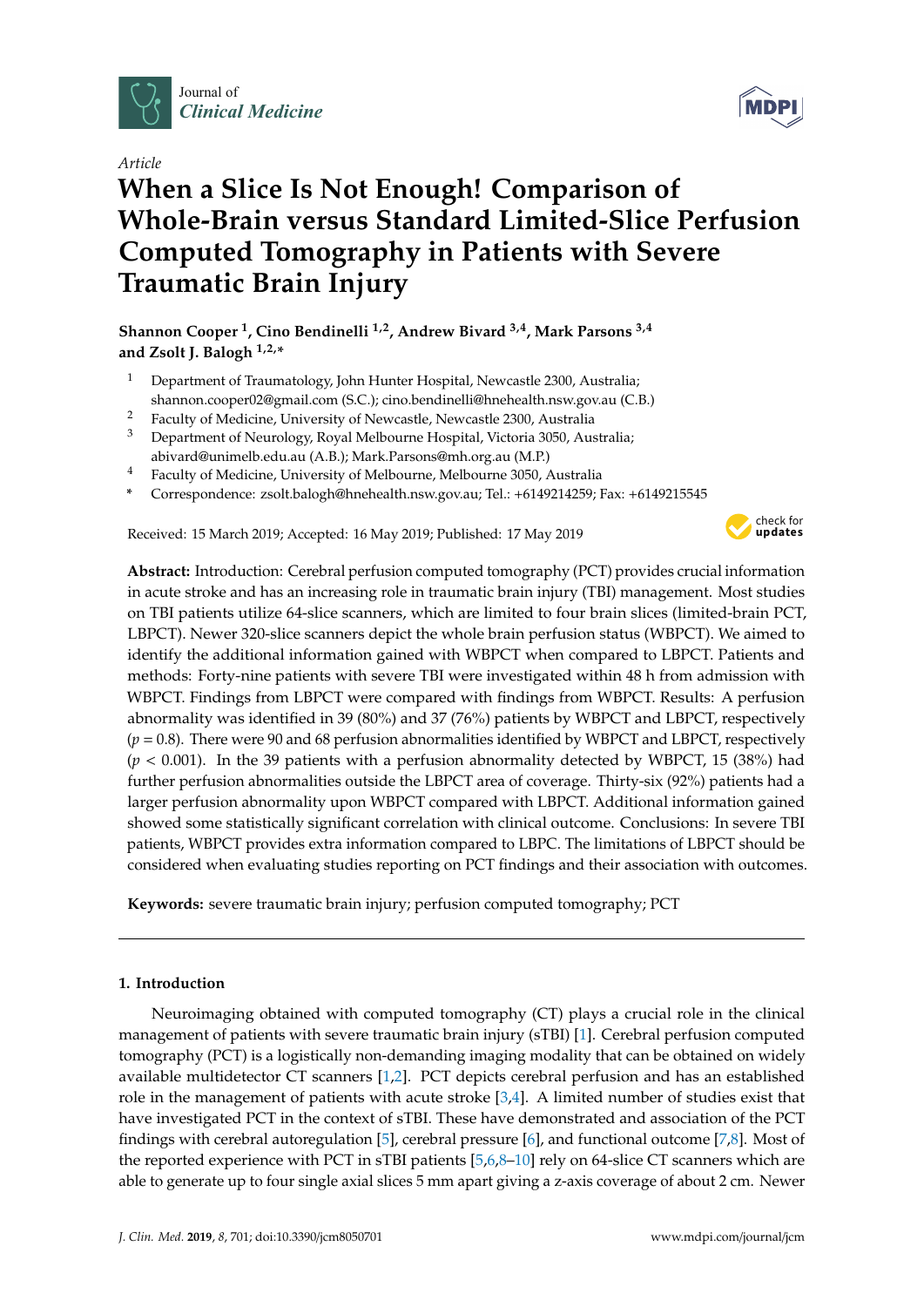320slice CT scanners can provide 16 cm of z-axis coverage and are able to image the whole brain in a single rotation. Studies on stroke patients have demonstrated the superiority of 320-slice whole-brain PCT (WBPCT) when compared to the limited-brain PCT (LBPCT) in terms of additional diagnostic details [\[11](#page-6-0)[,12\]](#page-6-1).

No studies have yet compared LBPCT with WBPCT in patients with sTBI. In these patients, multiple lesions (typically not restricted to vascular territories) are the norm, and thus the increased field of coverage would be expected to detect more lesions. We hypothesized that in sTBI patients, WBPCT would provide extra diagnostic information when compared to LBPCT.

## **2. Patients and Methods**

All subjects gave their informed consent for inclusion before they participated in the study. The study was conducted in accordance with the Declaration of Helsinki, and the protocol was approved by the Hunter New England Ethics Committee (11/12/14/4.03).

This study was undertaken at a Level 1 trauma centre. All patients investigated with WBPCT for sTBI were identified and retrospectively recruited in this study. Indication for WBPCT was an sTBI and not improving neurology at 48 h from admission despite proactive medical and surgical treatment.

Data collected included age, gender, mechanism of injury, Glasgow Coma Scale prior to intubation, injury severity score (ISS), head and neck abbreviated injury score (HNAIS), venous lactate and base deficit on arrival to the emergency department, mortality and length of stay in intensive care unit (ICU). Simultaneous non-contrast CT findings were scored using the Rotterdam CT classification. Long-term functional outcome data were evaluated at six months using the Glasgow Outcome Scale Extended (GOSE), which was then dichotomised into favourable outcome (GOSE 5–8) and unfavourable outcome (GOSE 1–4).

To simulate an LBPCT, perfusion maps of four continuous 5 mm axial slices were selected beginning immediately above the orbits at the level of the foramen of Monro. This resulted in a 2 cm area of analysis covering a similar region to earlier studies [\[5](#page-5-4)[,6,](#page-5-5)[8–](#page-5-7)[10\]](#page-5-8). These were scored in a binary fashion as having a visible area of perfusion abnormality or no visible perfusion abnormality. In addition, the number of discrete areas of perfusion abnormality detected was evaluated. The WBPCT images were reviewed and scored in a similar fashion. In patients with a perfusion abnormality on LBPCT, three other binary variables were scored. The first was whether there were any new areas of perfusion abnormality seen in the WBCT images that were not visible in the LBPCT images. The second variable was whether there was an increase in the axial dimension visible by WBPCT of any area of perfusion abnormality that was already visible by LBPCT. The third variable was whether there was an increase in the longitudinal dimension visible by WBPCT of any area of perfusion abnormality already visible by LBPCT. All WBPCT and LBPCT images were reviewed and scored by a consultant stroke neurologist (AB).

The number of areas of perfusion abnormality detected by WBPCT and LBPCT were compared. The sensitivity, specificity positive predictive value and negative predictive value for detecting any perfusion abnormality by LBPCT compared to WBPCT was calculated. As a secondary comparison, the clinical features and outcomes of patients who had a new area of perfusion abnormality detected by WBPCT were compared with those of patients without new detected abnormalities. A similar comparison was performed for those patients with an increase in the axial dimension of an area of perfusion abnormality visible by LBPCT.

All statistical analyses were carried out using IBM SPSS version 24. Continuous parametric data are presented as a mean and standard deviation and were compared using Student's t-test. Continuous non-parametric data are presented with a median and interquartile range (IQR) and were compared using a Wilcoxin sign-rank test for paired observations or a Mann–Whitney U test for unpaired observations. Dichotomous and categorical data are presented as a percentage over the total number of patients observed and were compared using Fisher's exact test. For all comparisons, a *p* value of less than 0.05 was considered significant.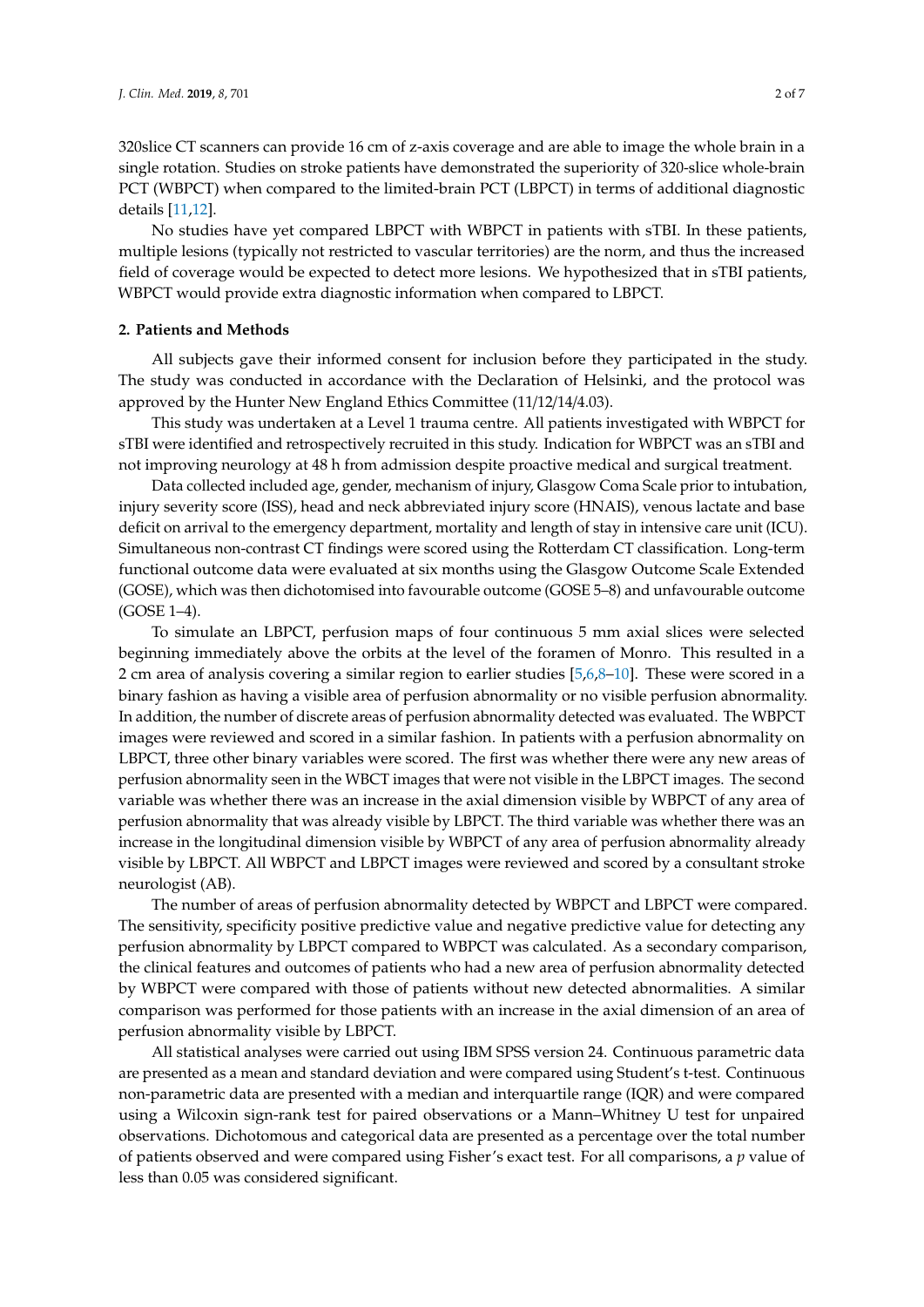## **3. Results**

Forty-nine patients were identified and included in the study. Their demographic and clinical findings are shown in Table [1.](#page-2-0)

<span id="page-2-0"></span>

| <b>Number of Patients</b> |                                         | 49                |
|---------------------------|-----------------------------------------|-------------------|
|                           | Age (years): median (IQR)               | $35(19.5 - 50.5)$ |
|                           | Male: $n$ (%)                           | 42 $(86\%)$       |
|                           | Blunt trauma: $n$ (%)                   | 49 (100%)         |
| Clinical variables        |                                         |                   |
|                           | Pre-intubation GCS: median (IOR)        | $5(3-6)$          |
|                           | ISS: mean (SD)                          | 30(9.7)           |
|                           | HNAIS: median (IQR)                     | $4(3-5)$          |
|                           | Lactate on arrival: median (IOR)        | $2.8(0.7-4.9)$    |
|                           | Base deficit on arrival: median (IOR)   | $2.4(1.6-6.4)$    |
|                           | Rotterdam NCCT score: median (IQR)      | $2(2-2)$          |
| Outcome variables         |                                         |                   |
|                           | ICU length of stay (days): median (IQR) | $10(6-15)$        |
|                           | Mortality: $n$ (%)                      | 8(16%)            |
|                           | Unfavourable GOSE at 6 months: $n$ (%)  | $39(59\%)$        |

| Table 1. Demographic, clinical and outcome details of the study population. |
|-----------------------------------------------------------------------------|
|-----------------------------------------------------------------------------|

GCS: Glasgow coma scale; HNAIS: Head and neck abbreviated injury score; ICU Intensive care unit; IQR Interquartile range; NCCT non-contrast CT; SD Standard deviation; Unfavourable GOSE: Glasgow Outcome Scale Extended between 1 and 4.

This was a cohort of severely injured trauma patients (mean ISS: 30) with severe sTBI (median HNAIS: 4), requiring prolonged ICU stay (median days: 10), burdened by high mortality (16%) and poor functional outcome (unfavourable in 59%).

A perfusion abnormality was identified in 39 (80%) and 37 (76%) patients, by WBPCT and LBPCT, respectively  $(p = 0.8)$ . LBPCT missed perfusion deficits in the superior frontal lobe and inferior temporal lobe. LBPCT had a sensitivity of 95%, a specificity of 100%, positive predictive value 100% and negative predictive value of 83% in detecting any perfusion abnormality, when referenced to WBPCT. LBPCT detected a total of 68 (median per patient: (1) lesions compared to a total of 90 (median per patient: ([2\)](#page-2-1) lesions detected by WBPCT  $(p < 0.001)$  (Table 2).

| Table 2. Comparison of WBPCT versus LBPCT findings. |  |  |  |  |  |  |
|-----------------------------------------------------|--|--|--|--|--|--|
|-----------------------------------------------------|--|--|--|--|--|--|

<span id="page-2-1"></span>

| <b>PCT Result</b>                                          | <b>LBPCT</b> | <b>WBPCT</b> | <i>v</i> -Value |
|------------------------------------------------------------|--------------|--------------|-----------------|
| Perfusion abnormality: $n$ (%)                             | 37 (76)      | 39 (80)      | 0.8             |
| Perfusion abnormalities detected: <i>n</i>                 | 68           | 90           |                 |
| Perfusion abnormalities detected per patient: median (IQR) | $1(1-2)$     | $2(1-3)$     | < 0.001         |

PCT: perfusion computer tomography; LBPCT: limited-brain PCT; WBPCT: whole-brain PCT.

In the 39 patients with a perfusion abnormality detected by WBPCT, 15 (38%) demonstrated a perfusion abnormality that was outside the area covered by LBPCT (Figure [1\)](#page-3-0).

In comparison with LBPCT results, the perfusion abnormality appeared larger in WBPCT images in 12 (32%) and 36 (92%) patients in the axial and longitudinal axis, respectively (Table [3\)](#page-3-1).

**Table 3.** Additional findings detected by WBPCT when compared with LBPCT in 39 patients with perfusion abnormality identified by WBPCT.

| New Finding by WBPCT             | $n\ (\%)$  |
|----------------------------------|------------|
| Additional perfusion abnormality | 15(38%)    |
| Increased axial size             | $12(31\%)$ |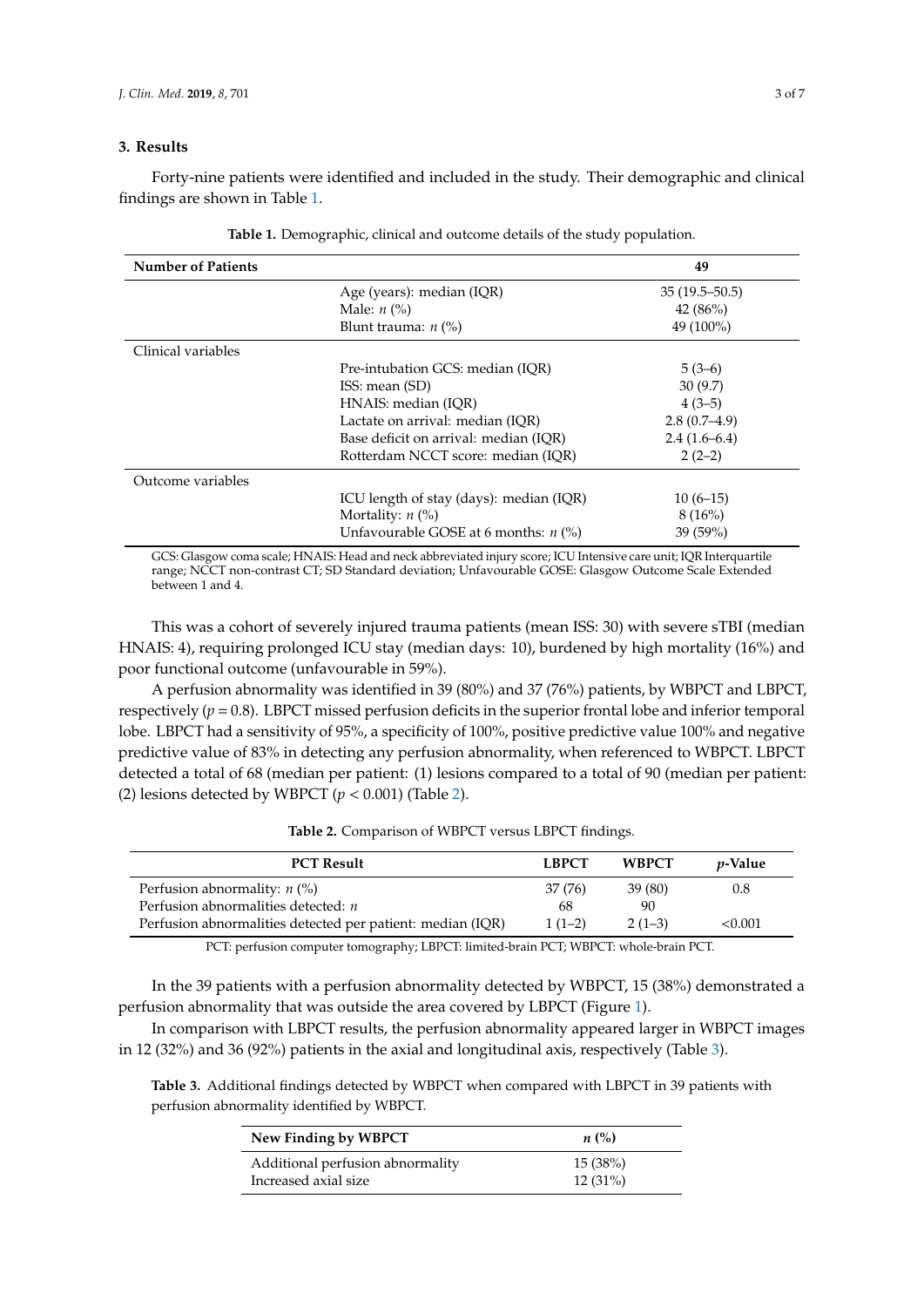<span id="page-3-1"></span>

| New Finding by WBPCT                    | $n\ (\%)$  |
|-----------------------------------------|------------|
| Increased longitudinal size             | $36(92\%)$ |
| Any additional information on WBPCT     | 38 (97%)   |
| New abnormality or increased axial size | $23(59\%)$ |

**Table 3.** *Cont.*

<span id="page-3-0"></span>

**Figure 1.** Example of LBPCT (**a**) and WBPCT (**b**) demonstrating a new area of perfusion abnormality not visible by LBPCT (arrowed). not visible by LBPCT (arrowed).

When patients who presented additional abnormalities by WBPCT were compared with those who did not, there were no statistically significant differences demonstrated, apart from a higher lactate on arrival (Tables [4](#page-3-2) and [5\)](#page-4-0).

<span id="page-3-2"></span>**Table 4.** Comparison of patients with a new perfusion abnormality detected by WBPCT versus those without new abnormalities.

|                                         | New Abnormality   | No New Abnormality | p                    |
|-----------------------------------------|-------------------|--------------------|----------------------|
| Number of patients                      | 15                | 34                 |                      |
| Age (years): median (IQR)               | $35(22.5 - 60.0)$ | $34(23.0 - 53.0)$  | $0.672$ <sup>a</sup> |
| Male: $n$ $\left(\% \right)$            | 13(87%)           | 29(85%)            | 1.000 <sup>b</sup>   |
| Pre-intubation GCS: median (IQR)        | $5(3.5 - 7.0)$    | $4(3.0-6.0)$       | 0.679 b              |
| ISS: mean (SD)                          | 24.6(9.2)         | 13.1(8.8)          | $0.727$ c            |
| HNAIS: median (IQR)                     | $4(2-5)$          | $4(3-5)$           | $0.458$ <sup>a</sup> |
| Lactate on arrival: median (IQR)        | $3.0(2.3-4.0)$    | $2.6(1.7-4.1)$     | $0.291$ <sup>a</sup> |
| Base deficit on arrival: median (IOR)   | $1.8(1.0-3.9)$    | $2.8(1.3-5.4)$     | $0.515$ <sup>a</sup> |
| Rotterdam NCCT score: median (IQR)      | $2(2.0-2.5)$      | $2(2.0-2.0)$       | $0.946$ <sup>a</sup> |
| ICU length of stay (days): median (IQR) | $12(8-16)$        | $9(6-15)$          | $0.415$ <sup>a</sup> |
| Mortality: $n$ (%)                      | 2(13%)            | 6(18%)             | 0.328 <sup>b</sup>   |
| Favourable GOSE at 6 months: $n$ (%)    | $6(40\%)$         | 14 (41%)           | 0.597 <sup>b</sup>   |

<sup>a</sup> Mann-Whitney U test; <sup>b</sup> Fisher's Exact test; <sup>c</sup> Student's *t*-test.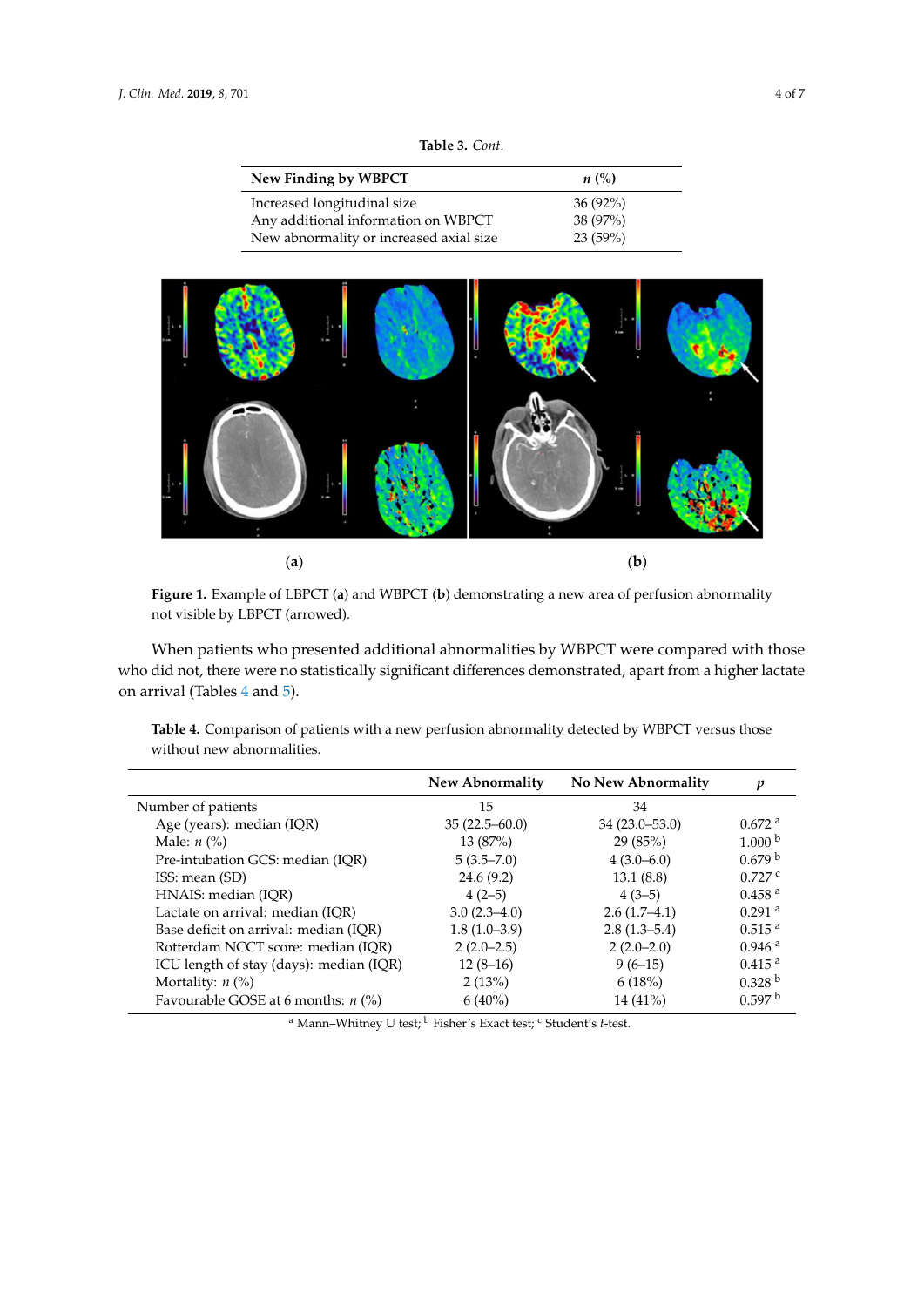|                                         | <b>Increased Axial</b><br><b>Dimension on WBPCT</b> | No Increased Axial<br><b>Dimension on WBPCT</b> | <i>p</i> -Value      |
|-----------------------------------------|-----------------------------------------------------|-------------------------------------------------|----------------------|
| Number of patients                      | 12                                                  | 37                                              |                      |
| Age (years): median (IQR)               | $36(23.0 - 50.0)$                                   | $35(23.0 - 55.0)$                               | $0.963$ <sup>a</sup> |
| Male: $n$ $\left(\% \right)$            | 10(83%)                                             | 32(87%)                                         | 1.000 <sup>b</sup>   |
| Pre-intubation GCS: median (IOR)        | $4(3.0-6.5)$                                        | $5(3.0-6.0)$                                    | 0.556 b              |
| ISS: mean (SD)                          | 33.1(8.4)                                           | 30.0(8.9)                                       | $0.265$ c            |
| HNAIS: median (IOR)                     | $4(3-5)$                                            | $4.5(2.5-5.5)$                                  | $0.864$ <sup>a</sup> |
| Lactate on arrival: median (IQR)        | $4.1(3.3-5.1)$                                      | $2.5(1.9-3.7)$                                  | 0.039 <sup>a</sup>   |
| Base deficit on arrival: median (IQR)   | $2.3(0.6-5.4)$                                      | $2.4(1.3-4.3)$                                  | $0.780$ <sup>a</sup> |
| Rotterdam NCCT score: median (IOR)      | $2(2.0-3.5)$                                        | $2(1.5-2.0)$                                    | 0.212 <sup>a</sup>   |
| ICU length of stay (days): median (IQR) | $13(9-19)$                                          | $9(6-15)$                                       | 0.108 <sup>a</sup>   |
| Mortality: $n$ (%)                      | 3(25%)                                              | 5(13%)                                          | $0.385^{b}$          |
| Favourable GOSE at 6 months: $n$ (%)    | 2(17%)                                              | 18 (49%)                                        | 0.089 <sup>b</sup>   |

<span id="page-4-0"></span>**Table 5.** Comparison of patients with increased axial dimension of perfusion abnormality detected by WBPCT versus those without any increase in abnormality's axial dimension.

<sup>a</sup> Mann–Whitney U test; <sup>b</sup> Fisher's Exact test; <sup>c</sup> Student's *t*-test.

## **4. Discussion**

Optimizing cerebral perfusion is one of the main goals in the management of patients with sTBI [\[13\]](#page-6-2). Non-contrast cranial CT is the gold standard imaging modality in guiding treatment decisions but does not provide any direct information about cerebral perfusion [\[14\]](#page-6-3). Magnetic resonance, Xenon-CT and PCT can instead provide detailed cerebral perfusion maps [\[14\]](#page-6-3). PCT has the advantages of being logistically less demanding and being achievable with widely available multidetector CT scanners. Perfusion data are obtained by monitoring the first pass of intravenous contrast material through the cerebral vessels. Post-processing of the data allows the quantification of the perfusion parameters of regional cerebral blood flow, regional cerebral blood volume, and mean transit time [\[14\]](#page-6-3).

This study analysed the diagnostic yield of PCT performed with two different technologies. LBPCT is obtained with 64-slice CT scanners, depicts up to four single axial slices (usually located at the level of the third ventricle) and covers up to 4 cm on the z-axis of the brain parenchyma. WBPCT is obtained with more advanced 320-slice CT scanners and images the whole brain (16 cm of z-axis coverage). The difference in z-axis coverage is particularly important when imaging sTBI patients, whose lesions are likely to conform to vectors of force rather than to vascular territories. As hypothesized, WBPCT provided additional information in almost all patients (97%): the areas of altered hypoperfusion were more frequent in almost 40%, larger in more than 30% and otherwise missed in 38% of patients. These results are comparable to the findings of similar studies performed in the stroke population which demonstrated a new lesion in 42% of patients when imaged with WBCT rather than LBPCT [\[11,](#page-6-0)[12\]](#page-6-1). It is worth noting that in the stroke patients, only 14% had a new lesion demonstrated in a separate vascular territory by WBPCT. This differs from our findings, where almost all new perfusion abnormalities were in a different territory to the area of perfusion abnormality detected by LBPCT. This difference is in keeping with the different mechanisms of the pathology.

PCT has a promising role in the management of patients with Severe TBI. The vast majority of published studies have utilized 64-slice scanners technology and obtained LBPCT [\[1](#page-5-0)[,4–](#page-5-3)[6,](#page-5-5)[8–](#page-5-7)[10\]](#page-5-8). According to the findings of this study, the greater diagnostic yield of WBPCT provides additional useful information. It is therefore highly likely that the current literature might be underestimating the role of PCT in patients with severe TBI.

This study also tried to assess whether the extra information gained by WBPCT might be clinically relevant. When patients with additional findings on WBPCT were compared with those without, the only statistically significant difference observed was a higher lactate level at admission. This might be explained by the correlation between poor global perfusion, typical of the severely injured trauma patient in shock, and poor overall brain perfusion, with subsequent larger brain perfusion deficits.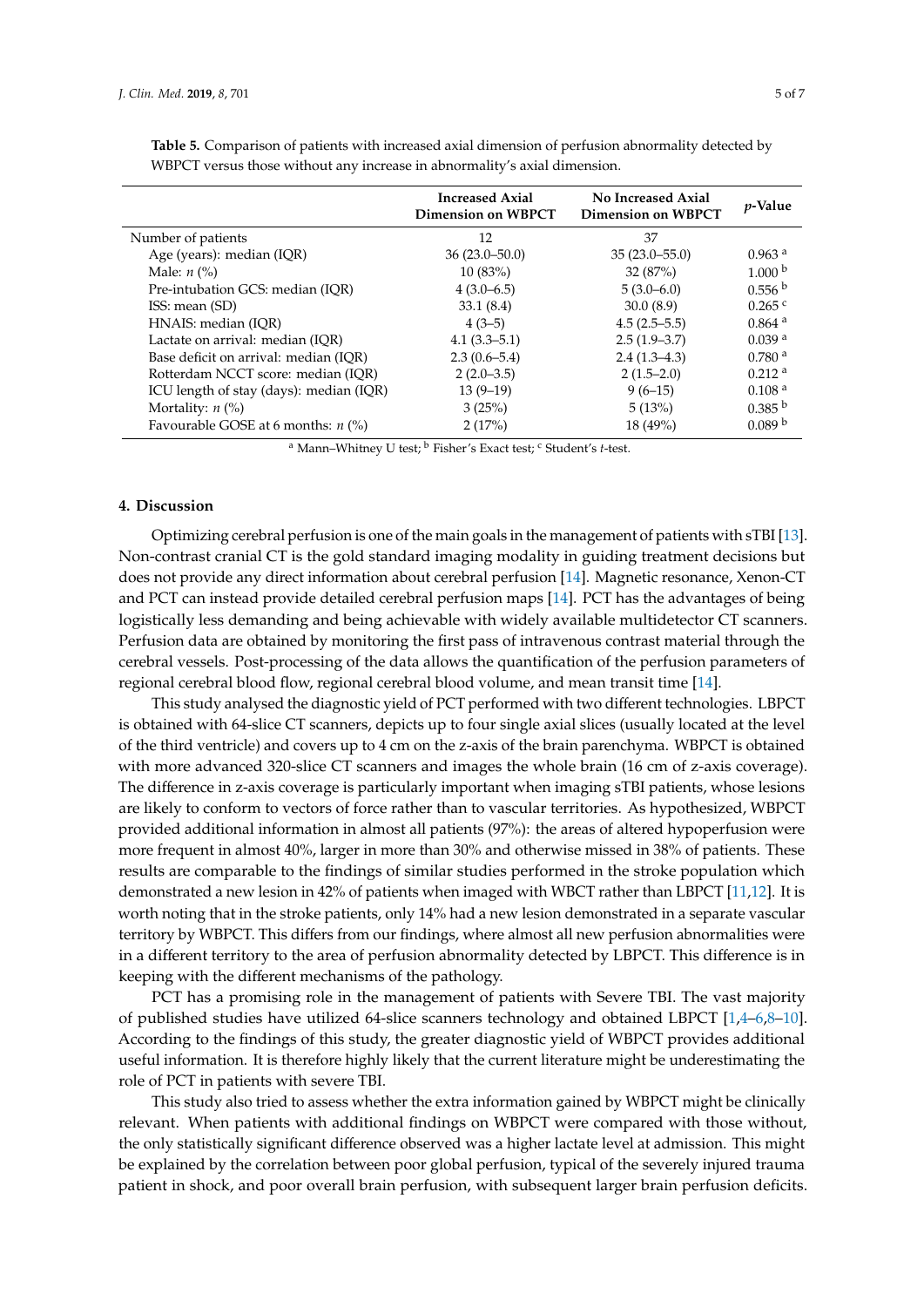Although other differences failed to reach statistical significance, patients with a larger axial dimension of perfusion abnormality upon WBPCT showed a trend towards worse six-month clinical outcome. This study is underpowered to explore this finding. On power analysis, a study group of 100 patients would have been necessary to reach statistically significant (and clinically relevant) differences.

This study has weaknesses that should be acknowledged. The PCT maps were stored as image files, which enabled them to be scored qualitatively but not to perform an accurate volumetric analysis [\[15\]](#page-6-4). A computerized volumetric analysis would allow the determination of exactly how much extra abnormally perfused or severely ischaemic tissue WBPCT detected compared with LBPCT.

It is important to underline that PCT in patients with sTBI remains a research tool. Its emerging role in outcome prognostication [\[7\]](#page-5-6), cerebral contusion evaluation [\[9\]](#page-5-9), and cerebral vascular autoregulation [\[5\]](#page-5-4) requires further validation from lager studies before it can become standard of care.

#### **5. Conclusions**

Our study demonstrates that in the majority of sTBI patients, WBPCT provides additional crucial information when compared to LBPCT. WBPCT should be favoured in both the clinical and the research setting. Findings from studies that have used LBPCT should be interpreted cautiously.

**Author Contributions:** Conceptualization, S.C. and C.B.; methodology, S.C.; analysis, A.B. and M.P.; writing—original draft preparation, S.C.; writing—review and editing, C.B. and Z.B.; supervision, Z.B.

**Conflicts of Interest:** The authors declare no conflict of interest.

## **References**

- <span id="page-5-0"></span>1. Douglas, D.B.; Muldermans, J.L.; Wintermark, M. Neuroimaging of brain trauma. *Curr. Opin. Neurol.* **2018**, *31*, 362–370. [\[CrossRef\]](http://dx.doi.org/10.1097/WCO.0000000000000567) [\[PubMed\]](http://www.ncbi.nlm.nih.gov/pubmed/29878909)
- <span id="page-5-1"></span>2. Bendinelli, C.; Bivard, A.; Nebauer, S.; Parsons, M.W.; Balogh, Z.J. Brain CT perfusion provides additional useful information in severe traumatic brain injury. *Injury* **2013**, *44*, 1208–1212. [\[CrossRef\]](http://dx.doi.org/10.1016/j.injury.2013.03.039)
- <span id="page-5-2"></span>3. Bivard, A.; Levi, C.; Krishnamurthy, V.; McElduff, P.; Miteff, F.; Spratt, N.J.; Bateman, G.; Donnan, G.; Davis, S.; Parsons, M. Perfusion computed tomography to assist decision making for stroke thrombolysis. *Brain* **2015**, *138*, 1919–1931. [\[CrossRef\]](http://dx.doi.org/10.1093/brain/awv071) [\[PubMed\]](http://www.ncbi.nlm.nih.gov/pubmed/25808369)
- <span id="page-5-3"></span>4. Wintermark, M.; Sesay, M.; Barbier, E.; Borbely, K.; Dilon, W.P.; Eastwood, J.D.; Glenn, T.C.; Grandin, C.B.; Pedraza, S.; Soustiel, J.F.; et al. Comparative overview of brain perfusion imaging techniques. *Stroke* **2005**, *36*, e83–e99. [\[CrossRef\]](http://dx.doi.org/10.1161/01.STR.0000177839.03321.25) [\[PubMed\]](http://www.ncbi.nlm.nih.gov/pubmed/16100027)
- <span id="page-5-4"></span>5. Wintermark, M.; Chiolero, R.; Melle, G.V.; Revelly, J.P.; Porchet, F.; Regli, L.; Maeder, P.; Meuli, R.; Schnyder, P. Cerebral vascular autoregulation assessed by perfusion-CT in severe head trauma patients. *J. Neurorad.* **2006**, *33*, 27–37. [\[CrossRef\]](http://dx.doi.org/10.1016/S0150-9861(06)77225-X)
- <span id="page-5-5"></span>6. Wintermark, M.; Chiolero, R.; Melle, G.v.; Revelly, J.P.; Porchet, F.; Regali, L.; Meuli, R.; Schnyder, P.; Maeder, P. Relationship between brain perfusion computed tomography variables and cerebral perfusion pressure in severe head trauma patients. *Crit. Care Med.* **2004**, *32*, 1579–1587. [\[CrossRef\]](http://dx.doi.org/10.1097/01.CCM.0000130171.08842.72) [\[PubMed\]](http://www.ncbi.nlm.nih.gov/pubmed/15241105)
- <span id="page-5-6"></span>7. Bendinelli, C.; Cooper, S.; Evans, T.; Bivard, A.; Pacey, D.; Parsons, M.; Balogh, Z.J. Perfusion abnormalities are frequently detected by early CT perfusion and predict unfavourable outcome following severe traumatic brain injury. *World J. Surg.* **2017**, *41*, 2512–2520. [\[CrossRef\]](http://dx.doi.org/10.1007/s00268-017-4030-7)
- <span id="page-5-7"></span>8. Wintermark, M.; Melle, G.v.; Schnyder, P.; Revelly, J.-P.; Porchet, F.; Regali, L.; Meuli, R.; Maeder, P.; Chioléro, R. Admission perfusion CT: Prognostic value in patients with severe head trauma. *Radiology* **2004**, *232*, 211–220. [\[CrossRef\]](http://dx.doi.org/10.1148/radiol.2321030824)
- <span id="page-5-9"></span>9. Soustiel, J.F.; Mahamid, E.; Goldsher, D.; Zaaroor, M. Perfusion-CT for early assessment of traumatic cerebral contusions. *Neuroradiology* **2008**, *50*, 189–196. [\[CrossRef\]](http://dx.doi.org/10.1007/s00234-007-0337-7) [\[PubMed\]](http://www.ncbi.nlm.nih.gov/pubmed/18040673)
- <span id="page-5-8"></span>10. Soustiel, J.F.; Mor, N.; Zaaroor, M.; Goldsher, D. Cerebral perfusion computerized tomography: Influence of reference vessels, regions of interest and interobserver variability. *Neuroradiology* **2006**, *48*, 607–677. [\[CrossRef\]](http://dx.doi.org/10.1007/s00234-006-0099-7) [\[PubMed\]](http://www.ncbi.nlm.nih.gov/pubmed/16718460)